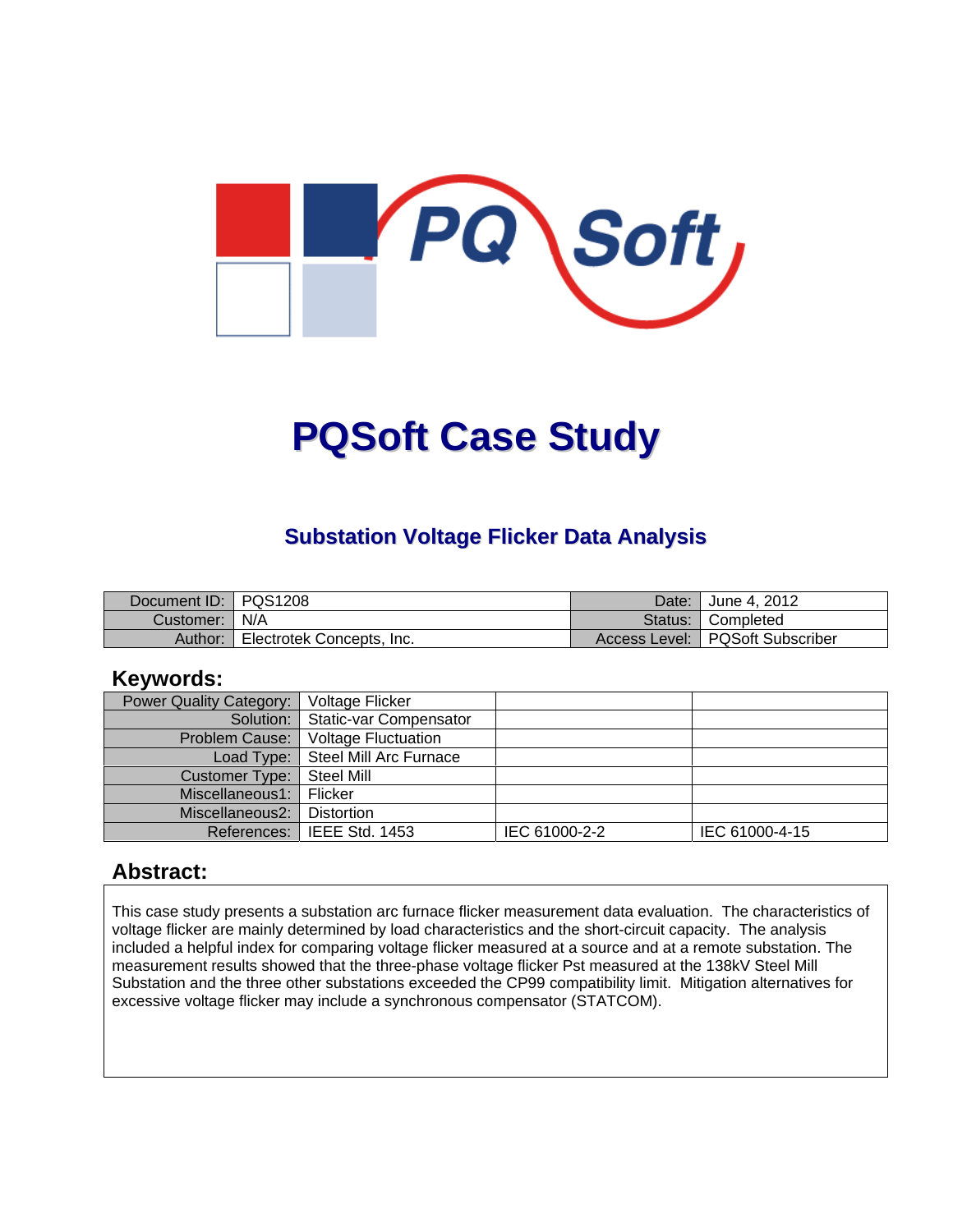## **TABLE OF CONTENTS**

### **LIST OF FIGURES**

| Figure 1 - Illustration of Oneline Diagram for Substation Voltage Flicker Data Evaluation 3 |  |
|---------------------------------------------------------------------------------------------|--|
|                                                                                             |  |
|                                                                                             |  |
|                                                                                             |  |
|                                                                                             |  |
|                                                                                             |  |

#### **LIST OF TABLES**

|--|

#### **RELATED STANDARDS**

IEEE Std. 1453

#### **GLOSSARY AND ACRONYMS**

| DFT. | Discreet Fourier Transform       |
|------|----------------------------------|
| PCC. | Point of Common Coupling         |
| TDD  | <b>Total Demand Distortion</b>   |
| THD. | <b>Total Harmonic Distortion</b> |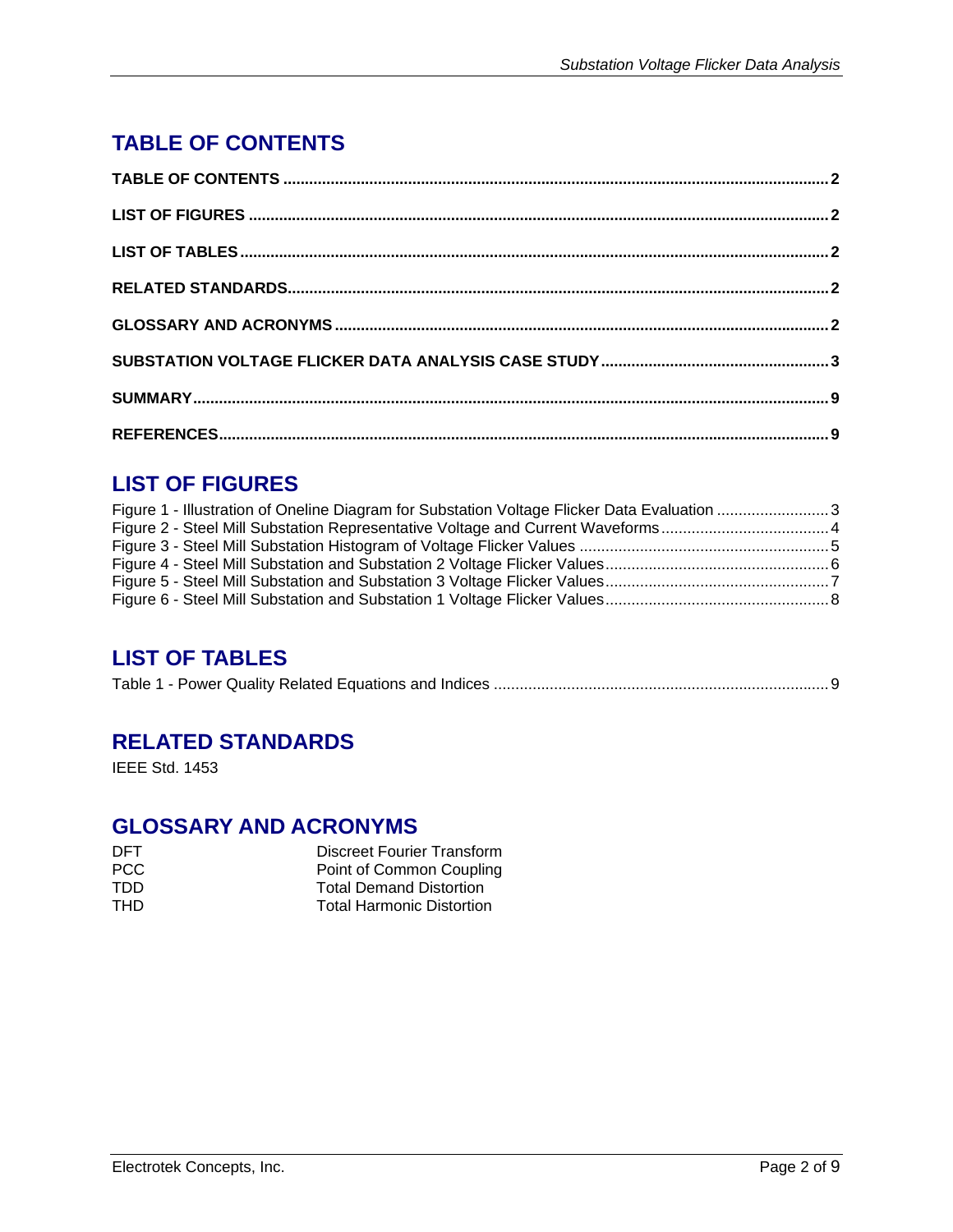### **SUBSTATION VOLTAGE FLICKER DATA ANALYSIS CASE STUDY**

A substation arc furnace voltage flicker measurement data evaluation case study was completed for the system shown in Figure 1. Voltage flicker is a power quality problem caused by large time-varying loads like electric arc furnaces. The steel mill facility included an arc furnace and STATCOM supplied from a utility substation that included one 80 MVA, 138kV/13.8kV transformer. A static synchronous compensator (STATCOM) is a regulating device based on a power-electronic voltage-source converter that can act as either a source or sink of reactive power and therefore be used for mitigating voltage flicker.

The monitoring period was from May 21, 2010 thru November 4, 2010. The power quality instruments used to complete the voltage flicker and power quality measurements were the Dranetz Encore Series and Dranetz PowerXplorer PX5. The instruments sample voltage and current at 256 points-per-cycle, and follow the IEC 61000-4-15 method for characterizing voltage flicker data. The sampling rate also allows characterization of low-to-medium frequency oscillatory transients and harmonics thru the  $63<sup>rd</sup>$ . The measurement and statistical analysis was completed using the PQView**®** program.



**Figure 1 - Illustration of Oneline Diagram for Substation Voltage Flicker Data Evaluation** 

Any load that has important time variations, especially in the reactive component, can cause voltage flicker. The term *flicker* is derived from the impact of varying voltage magnitudes on lighting intensity. Loads that can exhibit continuous, rapid variations in the load current magnitude can cause voltage variations referred to as flicker. Arc furnaces are the most common cause of voltage flicker on utility transmission and distribution systems. Other sources of voltage flicker include motor starting, welders, rolling mill drives, main winders, electric saws and hammers, cranes, and elevators. In general, loads with a high rate-of-change of power with respect to the short-circuit capacity at the point of connection are all possible sources of voltage flicker.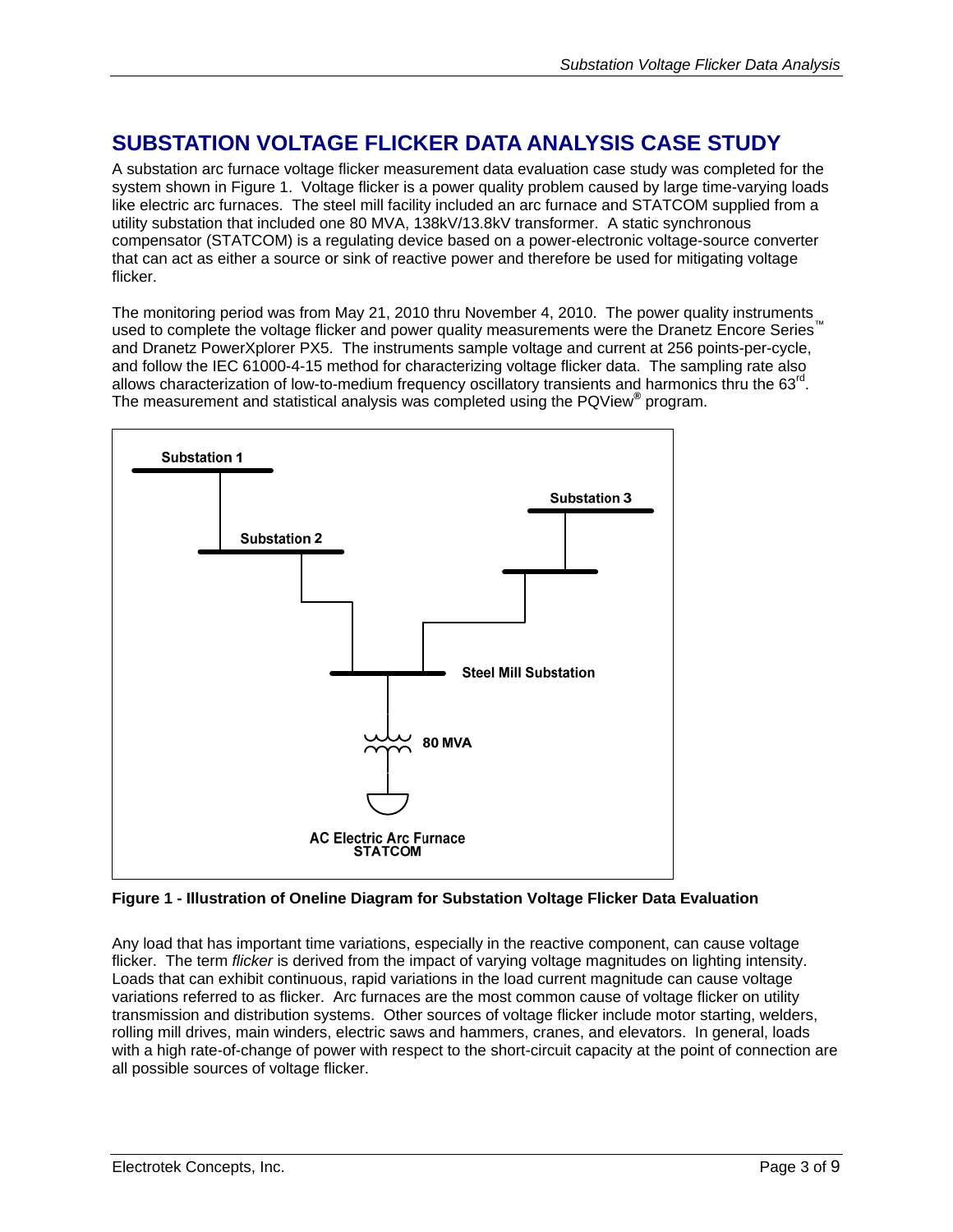The envelope of the 60 Hz variations is defined as the flicker signal,  $V_f$ , and its rms magnitude is expressed as a percent of the fundamental. Voltage flicker appears as a modulation of the fundamental frequency (similar to amplitude modulation of an am radio signal). Therefore, it is easiest to define a magnitude for voltage flicker as the rms magnitude of the modulation signal. This can be obtained by demodulating the waveform to remove the fundamental frequency and then measuring the magnitude of the modulation components. A magnitude that is as low as 0.5% can sometimes result in perceptible light flicker if the frequencies are in the range of 1-5 Hz.

Voltage flicker is measured with respect to sensitivity of the human eye. IEC 61000-4-15 defines the methodology and specifications of instrumentation for measuring voltage flicker. This standard includes a method for describing the potential for visible light flicker through voltage measurements. The measurement method simulates the lamp/eye/brain transfer function and produces a fundamental metric called short-term flicker sensation  $(P_{st})$ . This value is normalized to 1.0 to represent the level of voltage fluctuations sufficient to cause noticeable flicker to 50 percent of a sample observing group. Another measure called long-term flicker sensation  $(P_{\text{lt}})$  is sometimes used for verifying compliance with compatibility levels established by standards bodies and used in utility power contracts. This value is a longer-term average of  $P_{st}$  samples.

Figure 2 shows a representative voltage and current waveform measured at the point of common coupling (PCC) 138kV transformer primary in the Steel Mill Substation. The fundamental frequency phase-to-ground voltage was 81.657kV (1.03 per-unit), the rms voltage was 81.703kV, and the total harmonic voltage distortion ( $V<sub>THD</sub>$ ) was 1.86%. The fundamental frequency current was 208.8 A, the rms current was 251.7 A, and the current distortion  $(I<sub>THD</sub>)$  was 33.16%.



**Figure 2 - Steel Mill Substation Representative Voltage and Current Waveforms**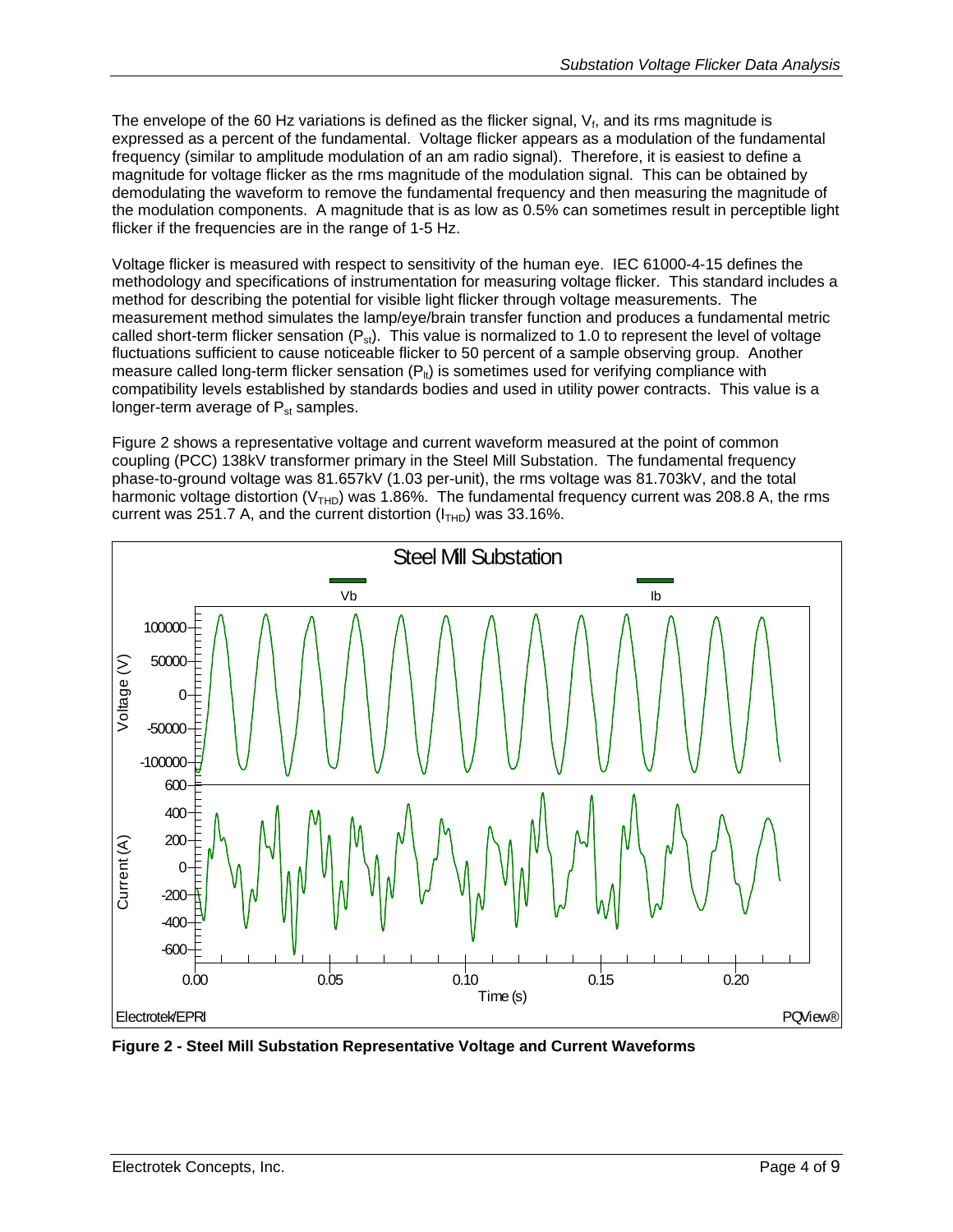IEEE Std. 1453 and IEC 61000-2-2 include specifications for measurement of voltage flicker and recommended compatibility levels. The standards recommend a compatibility level of  $P_{st}=1.0$  for power systems met by 99% of the measured values (CP99).

Figure 3 shows the three-phase voltage flicker  $P_{st}$  histogram measured at the 138kV Steel Mill Substation for the entire monitoring period. Statistical analysis of the 66,486 individual steady-state measurements yielded a CP50 value of 0.97, a CP95 value of 1.90, and a CP99 value of 2.19. The results show that the CP99 compatibility limit of 1.0 is exceeded. Note that CP95 refers to the cumulative probability, 95<sup>th</sup> percentile of a value.



**Figure 3 - Steel Mill Substation Histogram of Voltage Flicker Values** 

A useful index for comparing voltage flicker measured at a source and at a remote substation is the "*flicker transfer factor*". The flicker transfer factor is the ratio of the voltage flicker measured at the remote bus against the flicker at the source:

$$
T_{P_{st}AB} = \frac{P_{stB}}{P_{stA}}
$$

A voltage flicker transfer factor of 1.0 would mean that the remote substation bus has the same amount of voltage flicker as produced by the source of the disturbance; while a flicker transfer factor of 0.5 means that the remote substation bus sees the flicker diminished by half the value. Typically, flicker transfer factors are less than 1.0 because network impedances and generation sources tend to stiffen the system, while distribution loads also tend to lessen the effect.

Figure 4 shows the three-phase voltage flicker  $P_{st}$  histograms measured at the 138kV Steel Mill Substation and at Substation #2. The results for the Steel Mill Substation included a CP50 of 0.75, a CP95 value of 1.69, and a CP99 value of 1.95. The results for Substation #2 included a CP50 of 0.56, a CP95 value of 1.26, and a CP99 value of 1.47.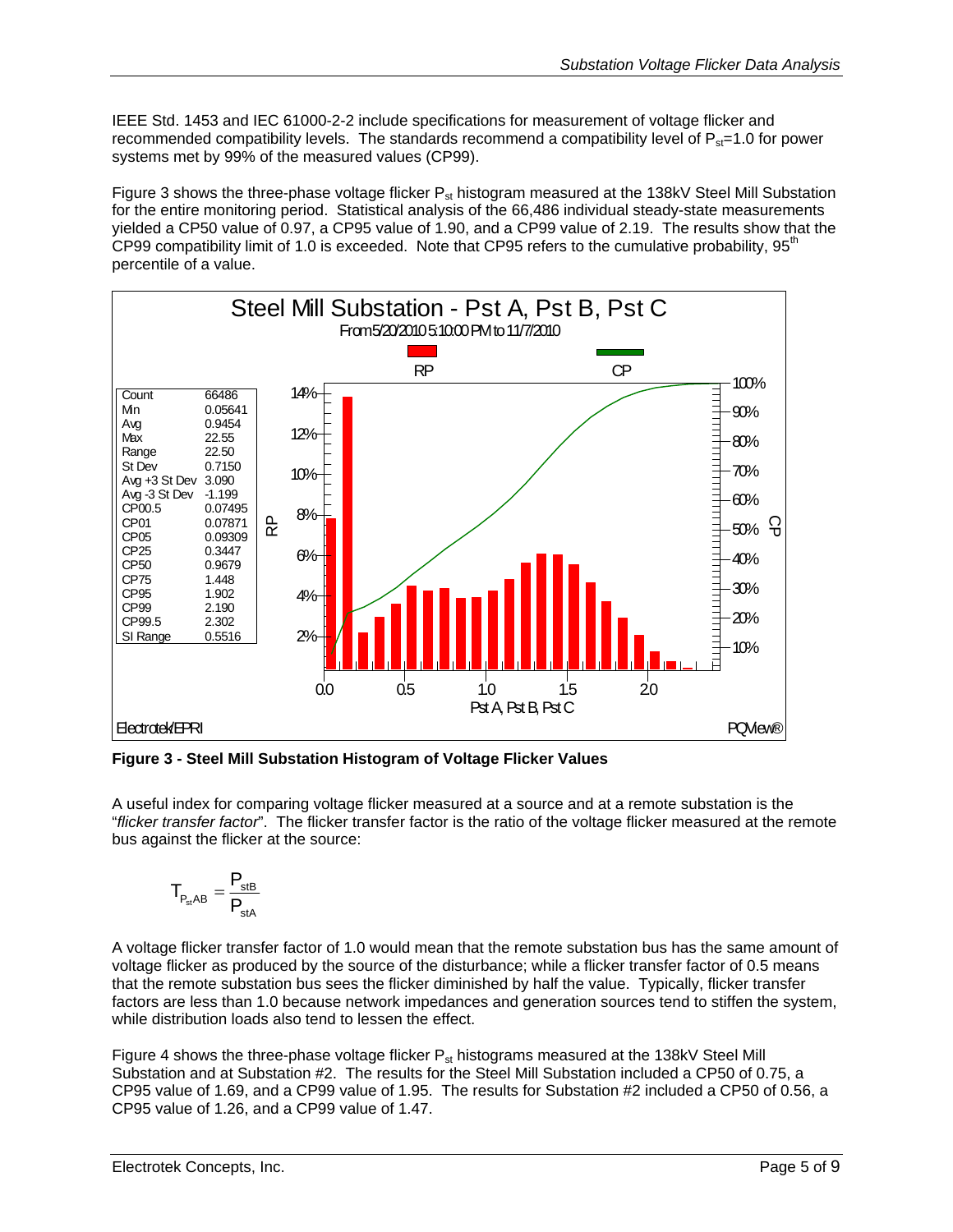

**Figure 4 - Steel Mill Substation and Substation 2 Voltage Flicker Values** 

The voltage flicker transfer factors for Substation #2 include:

| Location                       | <b>CP50</b> | CP95 | CP99 |
|--------------------------------|-------------|------|------|
| Steel Mill Substation          | 0.75        | 1.69 | 195  |
| Substation $#2$                | 0.56        | 1.26 | 147  |
| <b>Flicker Transfer Factor</b> | 0.75        | 0.75 | 0.75 |

The CP99 flicker transfer factor of 0.75 indicates that Substation #2 sees 75% of the flicker produced by the arc furnace at the Steel Mill Substation.

Figure 5 shows the three-phase voltage flicker  $P_{st}$  histograms measured at the 138kV Steel Mill Substation and at Substation #3. The results for the Steel Mill Substation included a CP50 of 1.12, a CP95 value of 2.01, and a CP99 value of 2.33. The results for Substation #3 included a CP50 of 0.85, a CP95 value of 1.53, and a CP99 value of 1.81.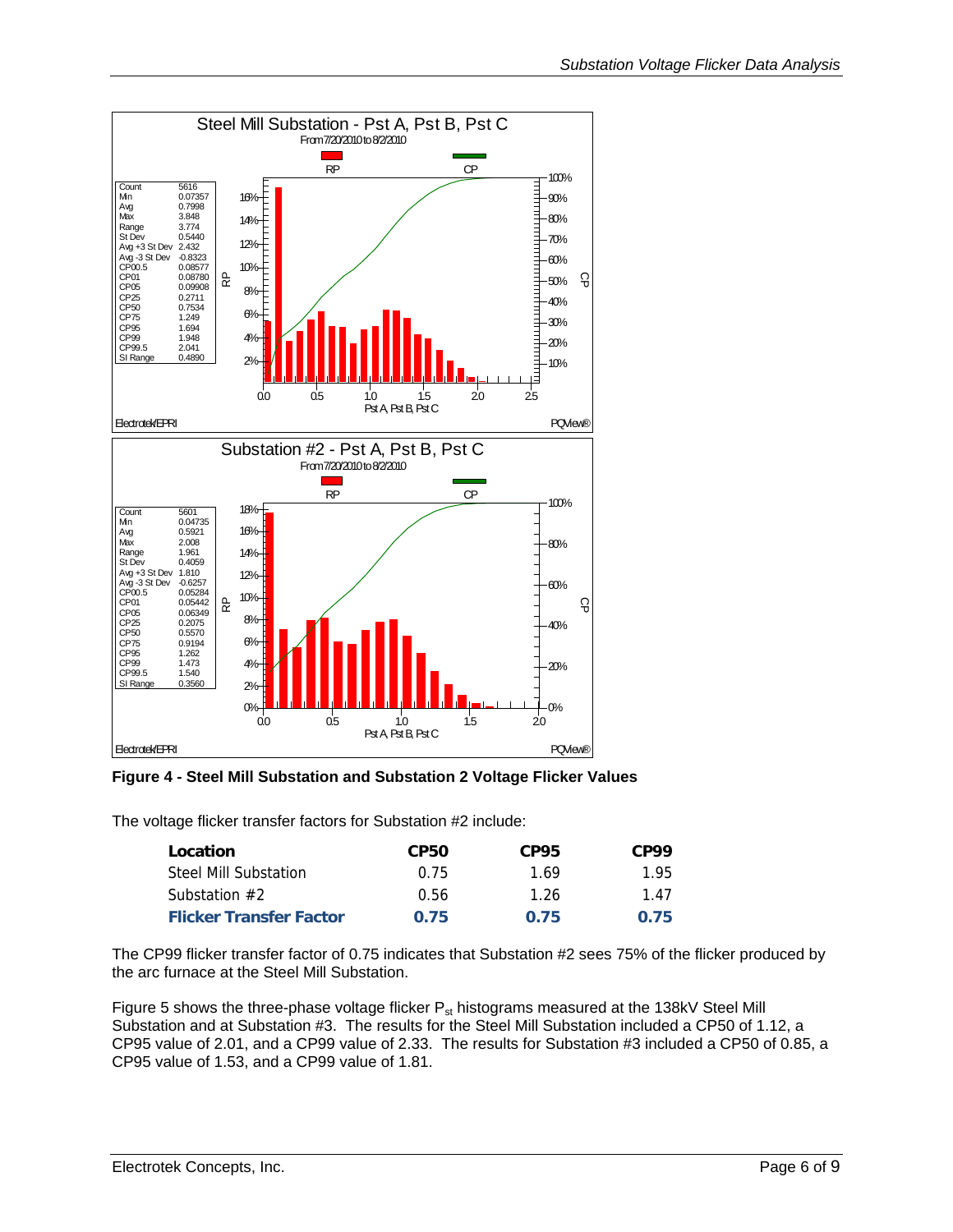

**Figure 5 - Steel Mill Substation and Substation 3 Voltage Flicker Values** 

The voltage flicker transfer factors for Substation #3 include:

| Location                       | <b>CP50</b> | CP95 | CP99 |
|--------------------------------|-------------|------|------|
| Steel Mill Substation          | 112         | 2 O1 | 2.33 |
| Substation $#3$                | 0.85        | 1.53 | 1.81 |
| <b>Flicker Transfer Factor</b> | 0.76        | 0.76 | 0.78 |

The CP99 flicker transfer factor of 0.78 indicates that Substation #3 sees 78% of the flicker produced by the arc furnace at the Steel Mill Substation.

Figure 6 shows the three-phase voltage flicker  $P_{st}$  histograms measured at the 138kV Steel Mill Substation and at Substation #1. The results for the Steel Mill Substation included a CP50 of 1.06, a CP95 value of 2.03, and a CP99 value of 2.29. The results for Substation #1 included a CP50 of 0.56, a CP95 value of 1.05, and a CP99 value of 1.21.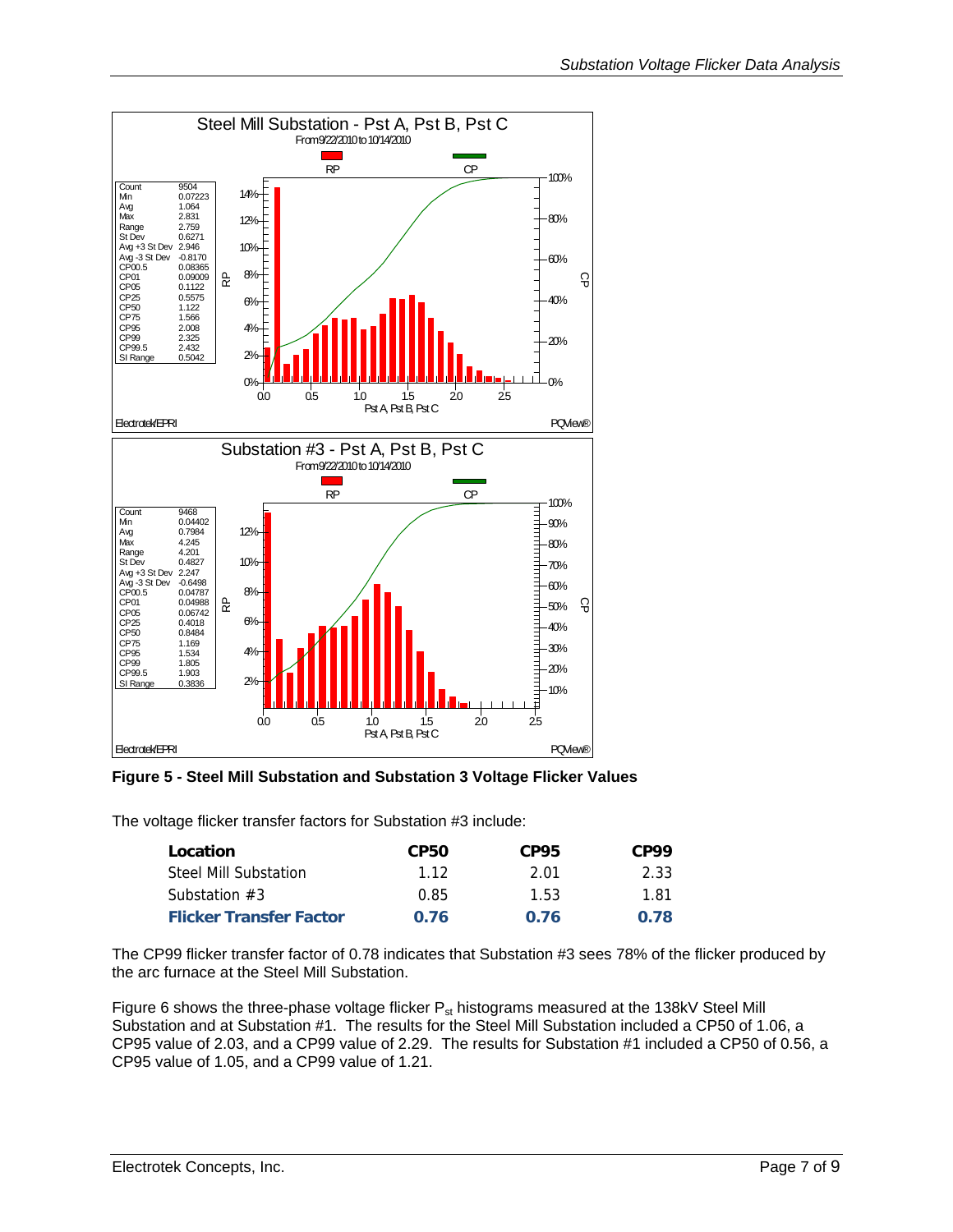

**Figure 6 - Steel Mill Substation and Substation 1 Voltage Flicker Values** 

The voltage flicker transfer factors for Substation #1 include:

| Location                       | <b>CP50</b> | CP95 | CP99 |
|--------------------------------|-------------|------|------|
| Steel Mill Substation          | 1.06        | 2.03 | 2.29 |
| Substation $#1$                | 0.56        | 1.05 | 1 21 |
| <b>Flicker Transfer Factor</b> | 0.53        | 0.52 | 0.53 |

The CP99 flicker transfer factor of 0.78 indicates that Substation #1 sees 53% of the flicker produced by the arc furnace at the Steel Mill Substation.

Table 1 shows a summary of relevant terms and indices related to power quality problems on utility and customer power systems.